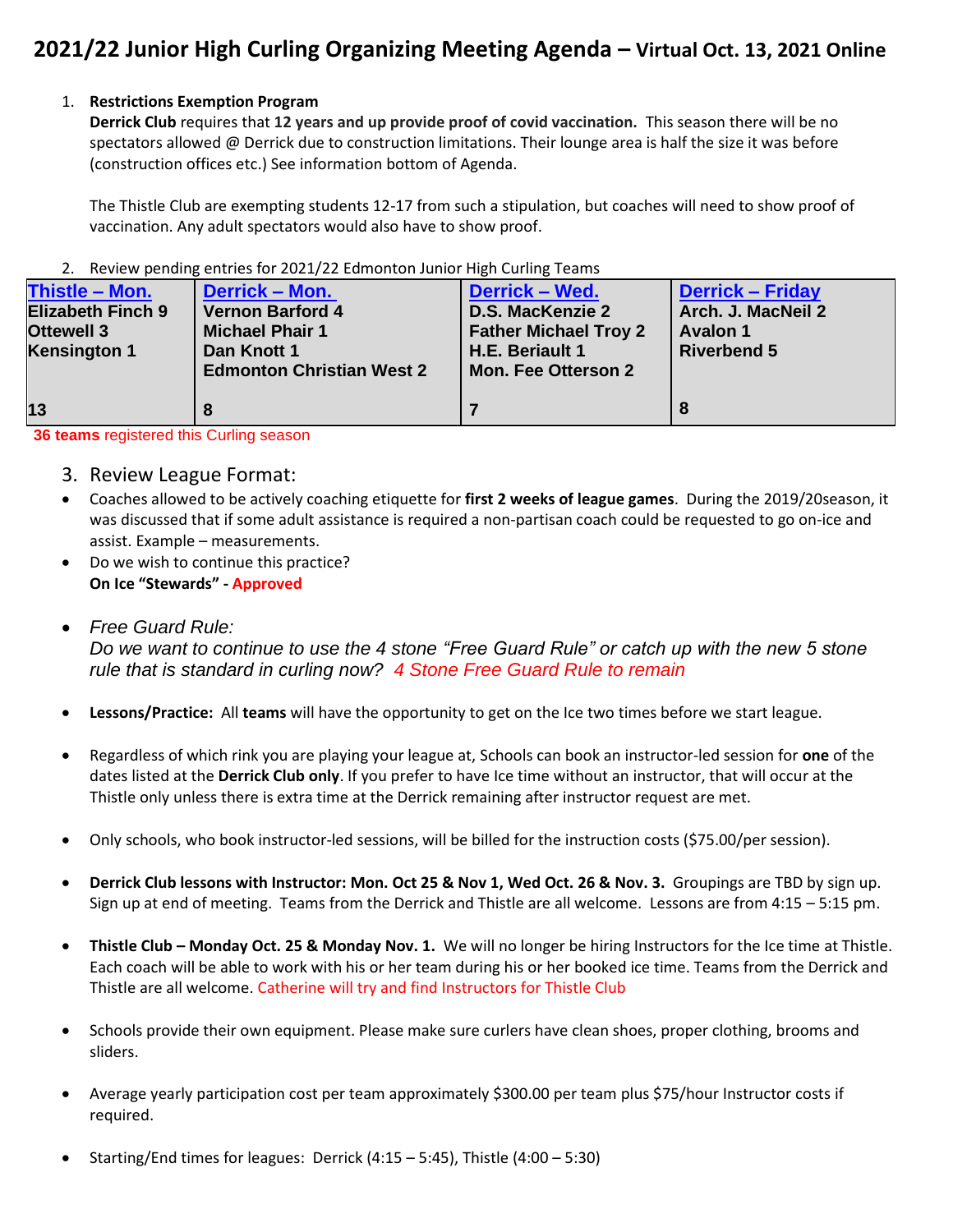- Penalty for late arrival to weekly match 5-9 minute grace period no penalty / 10-15 minutes end is forfeited and begin next end down 1-0 / Past 15 minutes – Forfeit match – can play exhibition with remaining time.
- **Super League Championships March 5** at the **Ottewell Curling Club**. Qualifiers To be determined. **(Top 3 Rinks from Monday-Wednesday & Friday @ Derrick, & Top 6 from Thistle + one Wildcard team will be invited).**
- Below are the proposed scheduled play dates at each club. With the exception of the lessons which are set in place, these dates are still subject to changes. Specific game schedules TBA after all teams are confirmed at the meeting.

| Thistle - Monday | <b>Derrick - Monday</b> | <b>Derrick - Wednesday</b> | Derrick - Friday    |
|------------------|-------------------------|----------------------------|---------------------|
| Nov. 8           | Nov. 8                  | Nov. 17                    | Nov. 19             |
| Nov. 22 & 29     | Nov. 22 & 29            | Nov. 24                    | Nov. 26             |
| Dec. 6 & 13      | Dec. 6 & 13             | Dec. 1 & 8                 | Dec. 3 & 10         |
| Jan. 10, 17 & 24 | Jan. 10, 17 & 24        | Jan. 12, 19 & 26           | Jan. 14, 21 & 28    |
| Feb. 7, 14 & 28  | Feb. 7, 14 & 28         | Feb. 2, 9, 16 & 23         | Feb. 4, 11, 18 & 25 |
| Play dates<br>11 |                         |                            |                     |

*Championship Bonspiel @ Ottewell Curling Club set for Saturday March 5, 2022 9:00 am – 4:00 pm*

**Reminder - Time Outs – Only 1 time out (2 minutes) per game**

## **Clarification for Tie Breaker (in case game is tied after last end).**

There are **NO TIES ALLOWED**, please conduct a draw to the button by skips if necessary. Sweeping is allowed only on your own team rock. The "closest to the button" rock, which is in play, breaks the tie. In "play" means rock must have made it into the "House". Team with the Hammer in final end decides if they want to throw first or last.

*Use of extra players – Extras can be rotated in during a game by moving them in when the next end occurs. Please only have 4 players on ice at a time. Extras can also be loaned to other teams who are short. Extras are not allowed to remain at Ice Level and must remain outside of rink in spectator area.*

*Teams with less than 3 players will forfeit game (Forfeit score will be 1-0 for opponent with enough players)*

## *Reporting Game Results: Winning Teams Responsible for Report*

*Thistle Rink - Please text or email in scores to Catherine Smith [Catherine.Smith@ecsd.net](mailto:Catherine.Smith@ecsd.net) Cell 780-999-2819*

*Derrick Rink - Please text or email in scores to John Ioannides [John.Ioannides@epsb.ca](mailto:John.Ioannides@epsb.ca) Cell 780-242-0617*

*Results and standings will be updated weekly and teams can view on the EPSB & ECSD Athletics Websites.* 

*Teams are asked to be mindful of the composition of your teams and try and encourage more female participation at your respective schools.*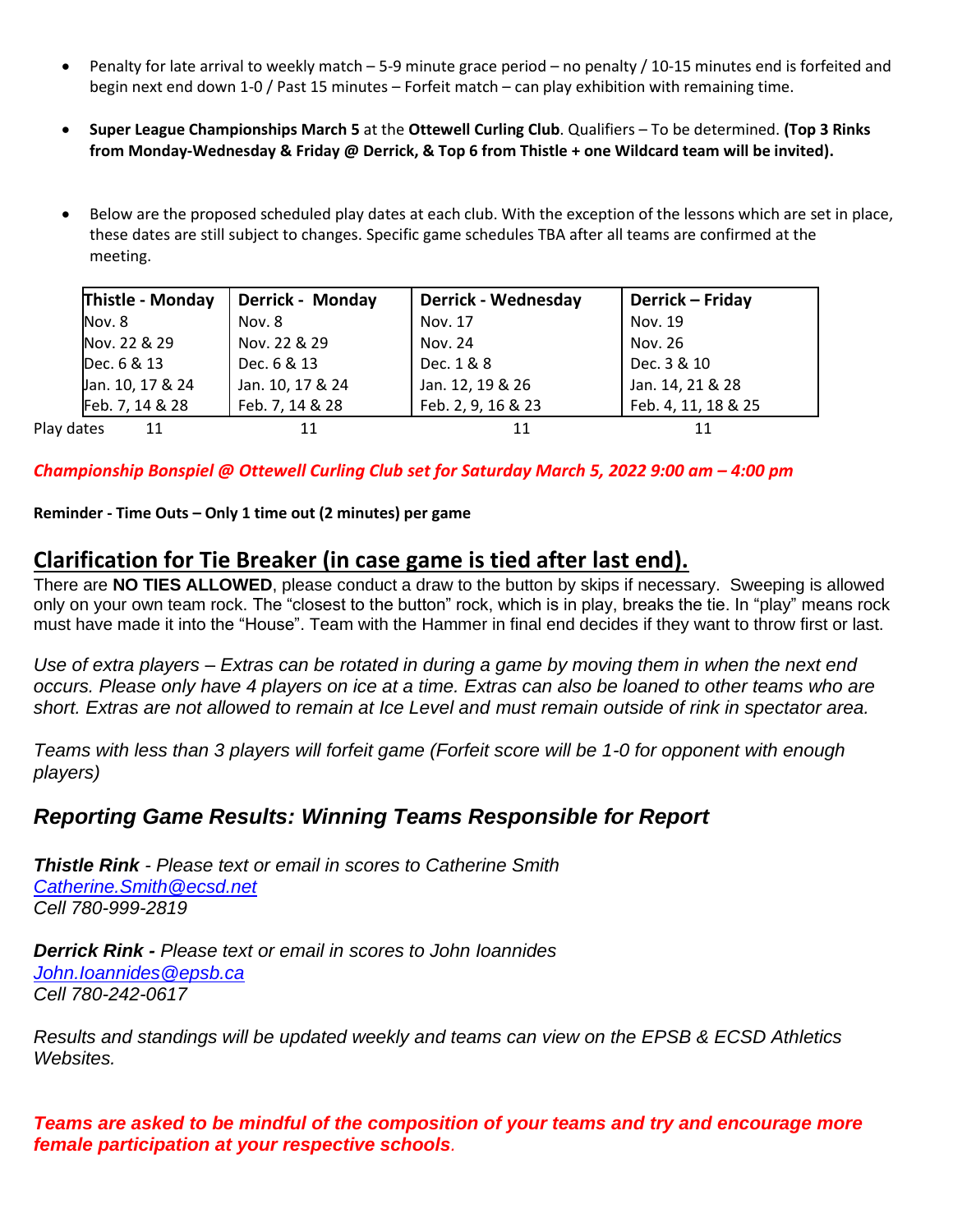# Practice Times: See Forwarded Google Slides

Thistle Rink – No Instructors

7 sheets 7 sheets

| Mon Oct 25 | Mon Nov 1 |
|------------|-----------|
|            |           |
|            |           |
|            |           |
|            |           |
|            |           |
|            |           |
|            |           |

# Derrick Rink – Instructors Requested\* / No Instructor

| Mon Oct 25 |          | Wed Oct 27 |          |
|------------|----------|------------|----------|
|            |          |            |          |
|            |          |            |          |
|            |          |            |          |
|            |          |            |          |
|            |          |            |          |
| 4 sheets   | 4 sheets | 4 sheets   | 4 sheets |

| Mon Nov 1 |  | Wed Nov 3 |  |
|-----------|--|-----------|--|
|           |  |           |  |
|           |  |           |  |
|           |  |           |  |
|           |  |           |  |
|           |  |           |  |

\* Instructor